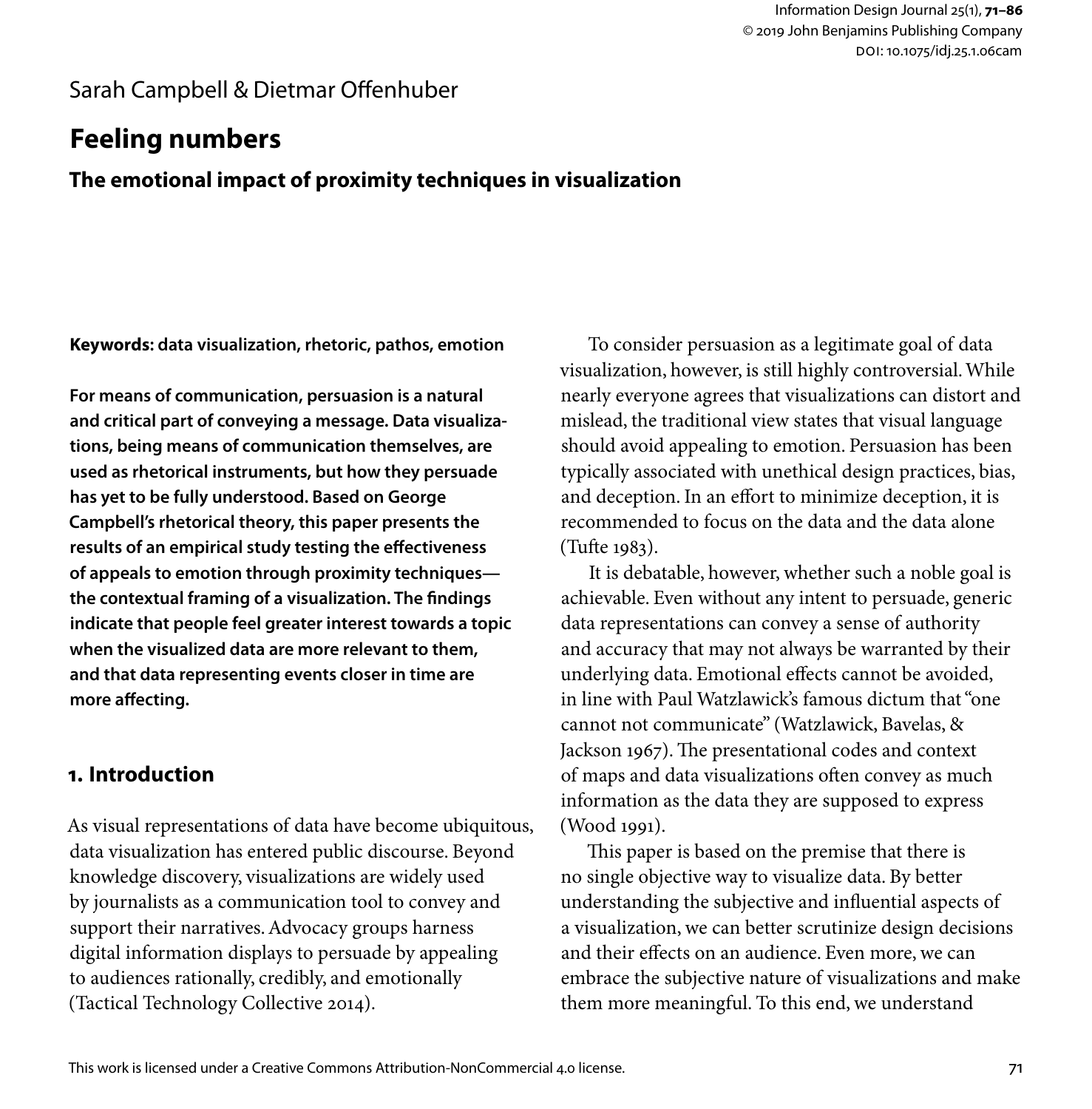visualizations not just as symbolic encodings of data, but more broadly as speech acts that signify meaning on many levels and in many contextual frames.

As designers explore ways to add a human perspective to data displays and impact how the audience feels about the information presented, research in psychology has found a large barrier on the ability of data to bring about feeling and empathy.

Mother Teresa famously said "If I look at the mass I will never act. If I look at the one, I will." This paradoxical indifference induced by large numbers that psychologist Paul Slovic calls a "fundamental deficiency in our humanity" (2007) is a direct result of how humans think. Psychologists distinguish two systems of thinking: the experiential and the analytic system (Epstein 1994). The experiential system is the intuitive, fast-processing system that is associated with affect: the feeling that something is good or bad. The analytical system, on the other hand, is associated with logical thinking and slow processing. If we valued saving human lives through the analytical system of thinking, we would give equal value to each life, as shown in Figure 1. The affective response from the experiential system, however, exhibited by Small, Loewenstein, and Slovic (2007), Kogut and Ritov (2005), and Västfjäll, Slovic, Mayorga, & Peters (2014),

immediately decreases when considering more than one person (Figure 1).

Simply put, numbers representing lives do not communicate the importance of those lives—numbers numb. While this aligns with a strictly rational approach to visualization, it is somewhat hollow: "without affect, information lacks meaning and won't be used in judgment and decision making" (Slovic 2007).

This study evaluates ways to overcome the numbing effect of large numbers not by manipulating or cherrypicking data, but by providing important context for the construction of meaning. Specifically, we focus on proximity techniques—the use of importance, proximity of time, and connection of place to evoke emotion in the context of visualizations. By evaluating the emotive impact of these techniques, we intend to improve our understanding of the communicative power of visualizations and, therefore, enhance our ability to connect the data to the people who explore it.

## **2. Background**

Appeals to logic, ethics, and emotion are the foundation of Aristotle's system of rhetoric, which is the study of the means of persuasion (Aristotle, Roberts, Bywater,



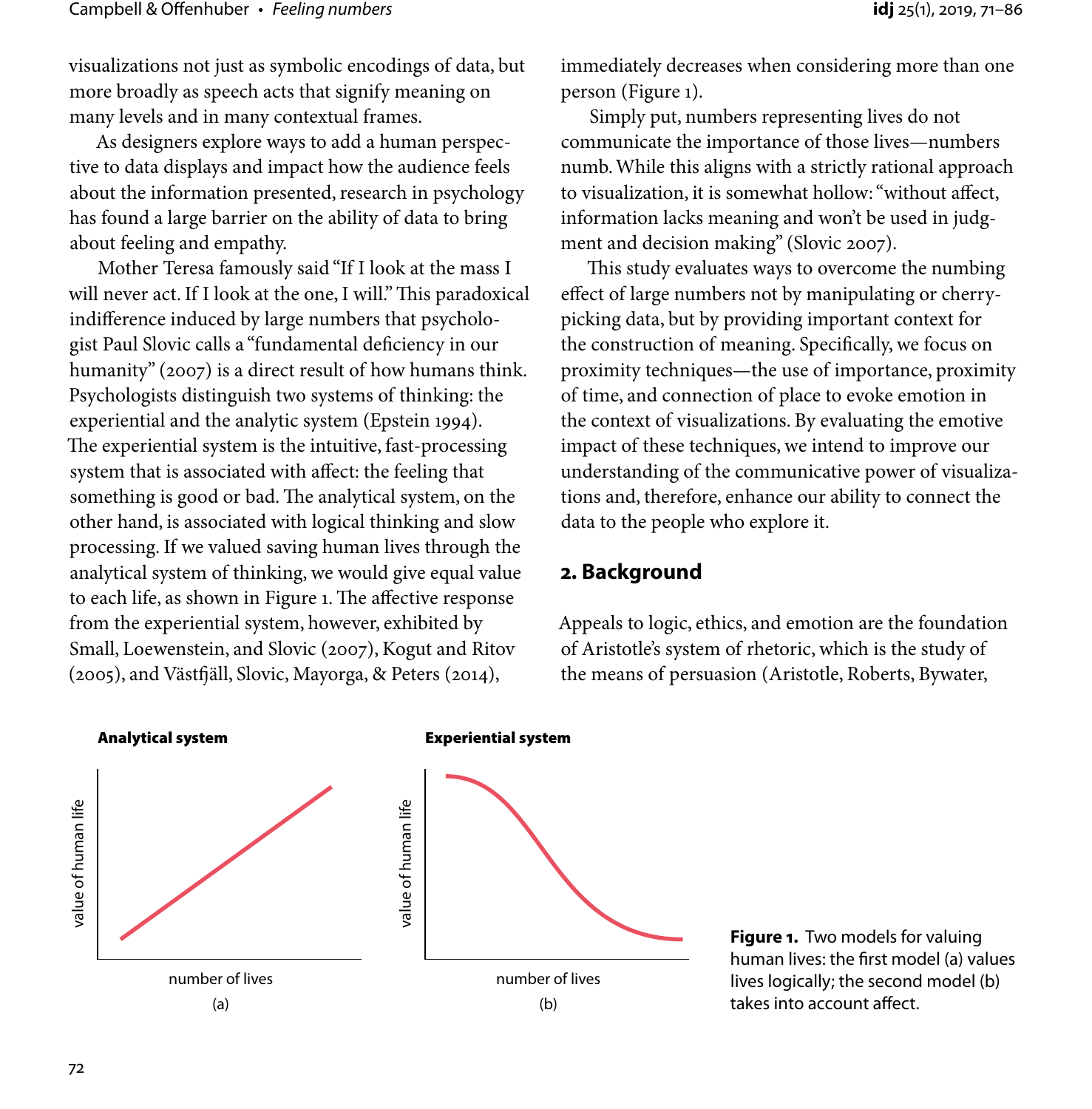& Solmsen 1954). From a rhetorical perspective, data visualizations could be compared to what Aristotle describes as forensic speech, which is focused on past events and aims to present facts and evidence while avoiding everything non-essential. In crafting a rhetorical argument, Aristotle distinguishes between three different modes of persuasion: logos, ethos and pathos. Logos is the appeal to the logic of the message; ethos is the appeal to the character and credibility of the speaker; and pathos is the appeal to the emotion of the audience. These three modes of persuasion, commonly referred to as the rhetorical triangle, relate to one another and together increase the strength of an argument. When the modes are properly balanced within the argument, Booth defines this as the rhetorical stance (1963). If the modes are unbalanced, the stance can be corrupted. The argument is the most successful when each mode is valued (Booth 1963).

In his contribution to the contemporary study of rhetoric, philosopher George Campbell identifies seven circumstances that appeal to emotion: probability, plausibility, importance, proximity of time, connection of place, relations to the persons concerned, and interest in the consequences (1776). Three of these circumstances, namely importance, proximity of time, and connection



of place, rise from Campbell's concept that we care more about people and events near us in time, space, and importance. More specifically, Campbell asserts that the future is more affecting than the past and that the connection of place is more impactful than the proximity of time, as it is permanent and therefore has a firmer ground of relation (1776). While these concepts were originally established with the written and spoken word in mind, they can also be applied to nonverbal forms of communication, including the selection of data and its visualization to represent a population that has closer proximity to the audience.

#### **2.1 Rhetoric in design and visualization**

Outside the domain of language, the design of artifacts is also used to persuade and communicate, with design assuming "a mediating agency of influence between designers and their intended audience" (Buchanan 1985). Within the rhetorical toolbox of the designer, framing, defined by anthropologist Gregory Bateson as the "spatial and temporal bounding of a set of interactive messages" (1972: 197), plays a central role. As Dörk, Feng, Collins, and Carpendale note, "Similar to a photograph's relationship to reality, visualizations do not capture reality as found in data but rather present a particular angle on it" (2013). The authors advocate for a critical approach that examines the intentions behind visualizations and their possible implications.

While framing can be used to distort how a message is received without actually changing it, Viegas and Wattenberg (2007) maintain that visualizations can be both persuasive and analytical. While many people have thought about various aspects of persuasion and rhetoric in visualization, there is, however, little empirical research on the persuasive effects of visualizations. Pandey, Manivannan, Nov, Satterthwaite, and Bertini **Figure 2.** The rhetorical triangle. The rhetorical triangle. (2014) conducted a study comparing the representation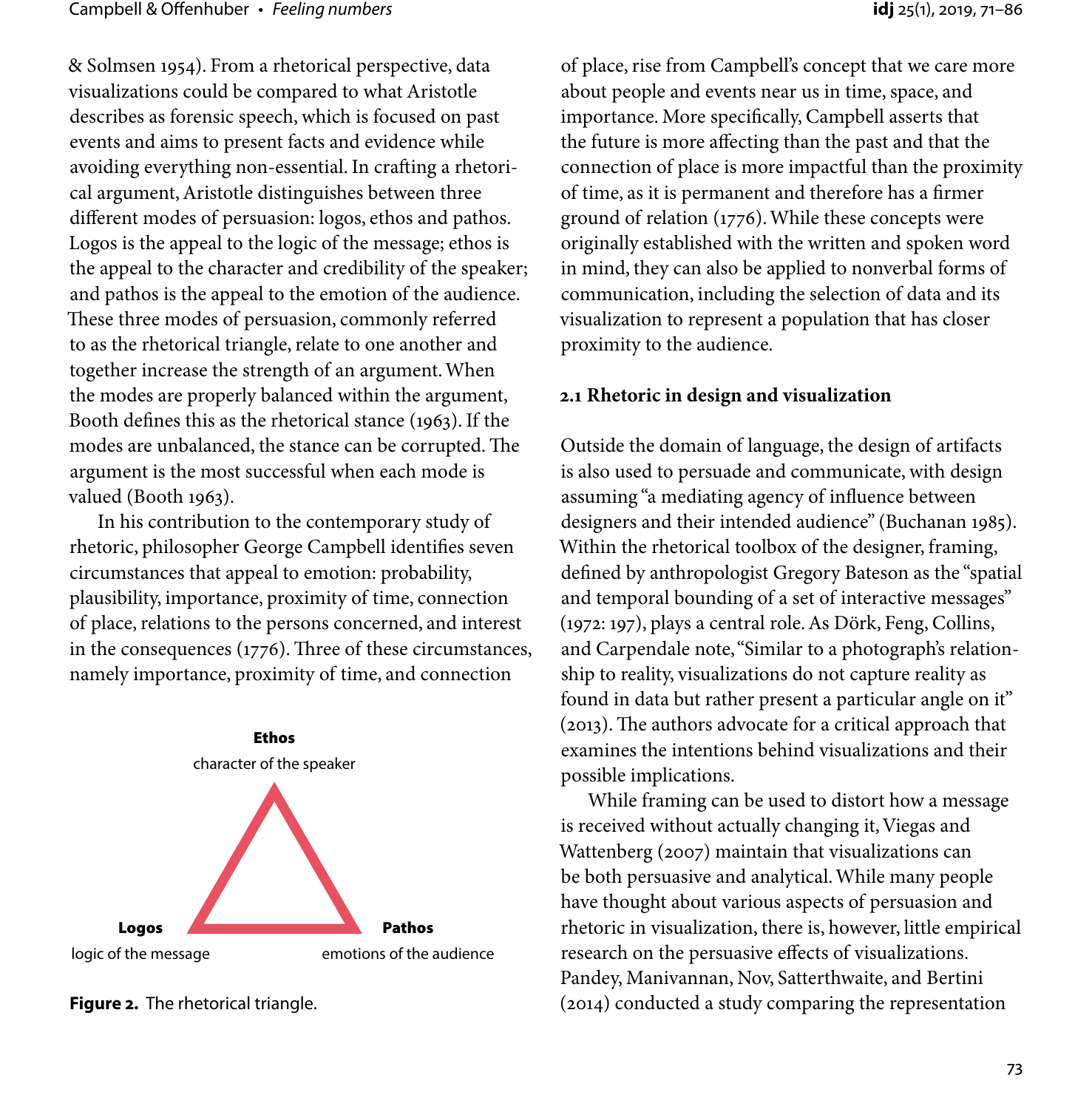of data in tabular form to its graphical form for a variety of topics. The results of the study suggest that visualizations have the potential to be more persuasive when the person does not already have a strong opinion on the topic.

*2.1.1 Data storytelling*. Perhaps the most obvious connection between classical rhetoric and data visualization can be found in the field of data journalism, the tight integration of data representations into textual narratives. Data storytelling comprises a set of methods for creating and evaluating data-driven stories (Riche et al. 2018). Beyond a concern for journalistic objectivity, data storytelling can be explicitly subjective and framed as personal narratives (Thudt et al. 2017). By creating a narrative, the designer makes editorial decisions that affect the overall message. As Martino notes, "usually there are several stories in the data—you have to select one. You can change the visualization by putting emphasis on a different story" (Offenhuber 2010). Narrative strategies of data visualization involve guiding the audience through the data exploration process along a spatial or temporal sequence (Segel & Heer 2010). Within narrative visualizations, Hullman and Diakopoulos (2011) identify four editorial layers where rhetorical decisions are made: data, visual representation, textual annotations, and interactivity.

*2.1.2 Persuasive cartography*. Visual forms of persuasion that rely on graphical rather than textual techniques can be found in the domain of persuasive and political cartography. Starting from the 1920s, the propagandistic potential of maps and their visual languages has been systematically investigated (Haushofer 1928). Judith Tyner (1982) investigates persuasion techniques that are based on the manipulation of cartographic elements. John Harley described the map as a site, instrument, and representation of power—"each map is a manifesto for

a set of beliefs about the world" (1991). Due to the close kinship between maps and data visualizations, many insights about persuasive cartography can be directly applied to data visualizations. Ian Muehlenhaus, who studied rhetorical styles of maps (2010), their components (2013), and their impact (2012), found that the use of emotive, versus geometric, symbols is among the most important variables used in persuasive maps, while the misuse of visual elements only played a marginal role.

## **2.2 Visualization and rhetoric: Points of discomfort**

*2.2.1 Bias and deception*. These issues have received considerable attention in the literature. From an analytical perspective, bias represents a systematic and usually unintentional distortion of data. In the case of deception, data is misused or misrepresented to convey a specific message. While a designer may not always intend to deceive, the motivation to influence an audience can lead to deceitful decision-making. A plethora of literature educates and warns against the deceptive use of visualizations, such as Darrell Huff's book *How to Lie with Statistics* (1954), Ed Tufte's concepts of graphical integrity and the lie factor (1983), and particular uses and types of informal visualization by Jones (2011) and Monmonier (1996). Only recently has deception in visualization been empirically evaluated by Pandey, Rall, Satterthwaite, Nov, and Bertini (2015) who found that the four techniques tested did lead to a significant amount of misinterpretation.

*2.2.2 Visual embellishments*. Appeals to emotion in visualization are commonly associated with visual embellishments, elements that have consistently been a subject of debate. The term visual embellishments takes on different meanings, like decorations and other non-essential imagery (Bateman et al. 2010) or the more encompassing term of visual metaphor, where visual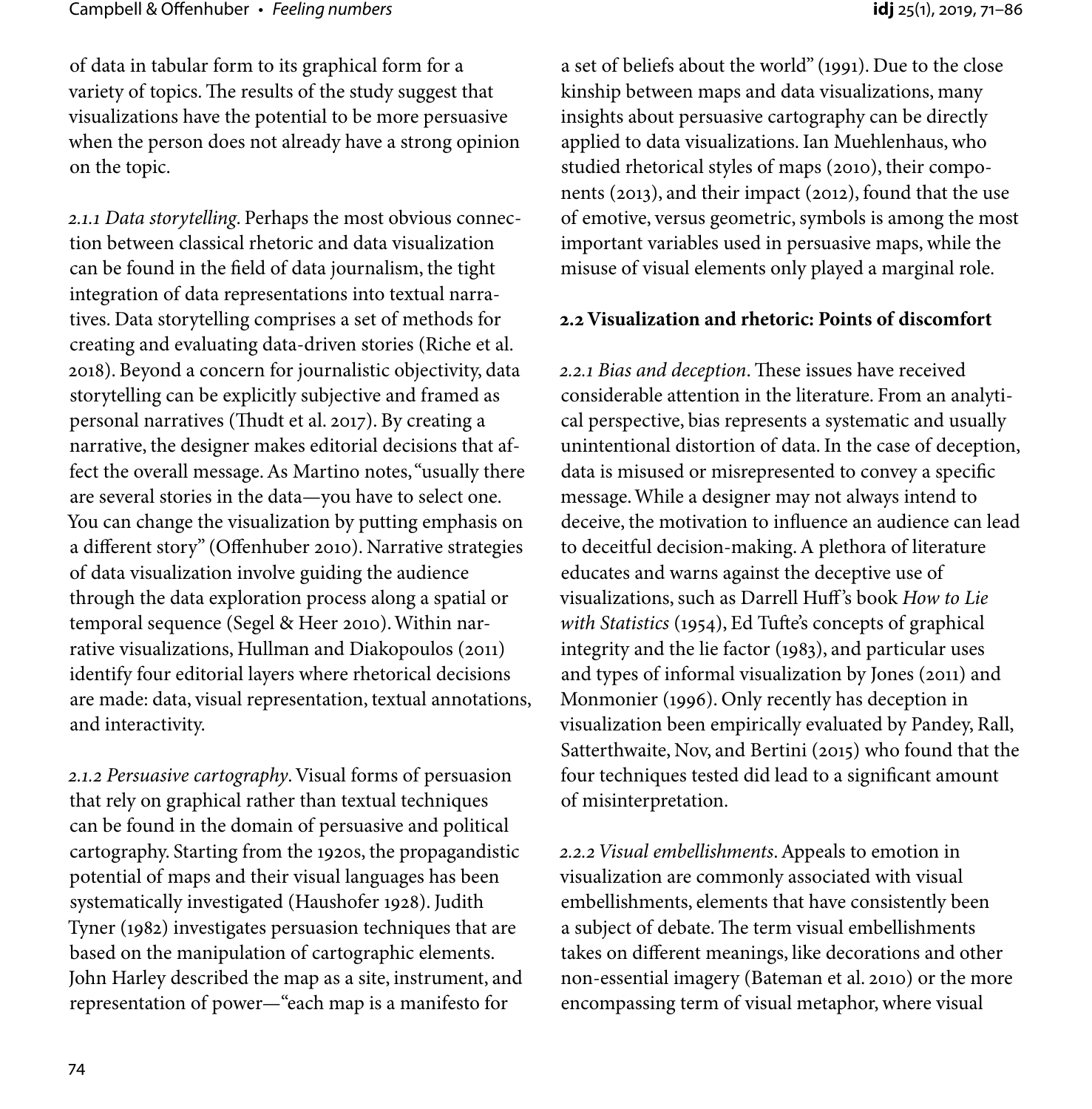embellishments are considered "a form of non-linguistic rhetorical figures" (Borgo et al. 2012). Tufte advocates strongly against their use, favouring a resolutely minimalist approach (Tufte 1983). Nigel Holmes, who encourages their use, asserts that a chart must be engaging and that "the purpose for making a chart is to clarify or make visible the facts that otherwise would lie buried in a mass of written materials" (1984).

Several empirical studies have assessed the impact of visual embellishments. The majority of studies (Bateman et al. 2010; Borgo et al. 2012; Borkin et al. 2013; Borkin et al. 2016; Haroz, Kosara, & Franconeri 2015; Vande Moere, Tomitsch, Wimmer, Christoph, & Grechenig 2012) focus on the impact of embellishments in terms of interpretation, memorability, and other related factors. When reflecting on their results, Bateman et al. (2010) considered the participant's emotional response as a potential hidden factor in the increase in memorability with embellished charts. Boy et al. (2017) investigated the capacity of pictographic elements, so called anthropographics, to elicit empathy and encourage prosocial behaviour, which the results of the study, however, were not able to confirm.

## **3. The study**

This study aims to add insight into the emotional impact of visualizations through techniques commonly implemented: techniques that bring the data closer to the viewer of a visualization in terms of time, location, or personal preferences. While Campbell identified these proximity techniques within the context of speaking, designers regularly employ these techniques as filters to the data (Kostelnick 2016). To this end, the data can be filtered beforehand to serve the audience information that is likely more relevant to them or a designer might give the user the autonomy to select data filters through interactive graphics. Our study considers the following

to interests, temporal proximity, and spatial proximity. While a relationship between proximity and emotion seems plausible, we lack empirical evidence that visualizations incorporating proximity techniques are effective in evoking any type of emotional response. This study aims to answer the question, "do proximity techniques increase the emotional impact of a visualization?"

#### **3.1 Case study selection**

The case study used for this evaluation focuses on the plight of shelter animals. This topic was selected for multiple reasons. First, it has the potential to reach a large number of people. It is estimated that 68% of U.S. households own a pet, which makes the topic an interest to the majority of U.S. households. However, less than half of dog and cat owners adopt their pets, which indicates there is room to improve the awareness of pet adoption. Second, research shows that people are more likely to partake in prosocial behaviour towards a recipient if that recipient is not responsible for their plight (Saerom Lee, Winterich, & Ross Jr., 2014). Third, the ability to incorporate comprehensive data in shelter animal advocacy has only been recently possible through a national data collection initiative called Shelter Animals Count (SAC) (2017). We utilize the SAC database of intake and outcome counts for over 3,000 animal shelters across the US for 2016.

#### **3.2 Methods**

To measure the effect of different proximity techniques on visualization, we conducted an experiment where participants were exposed to one chart about shelter animals and recorded their emotional response to that chart. Participants saw one of four chart treatments: a control chart without any proximity techniques included,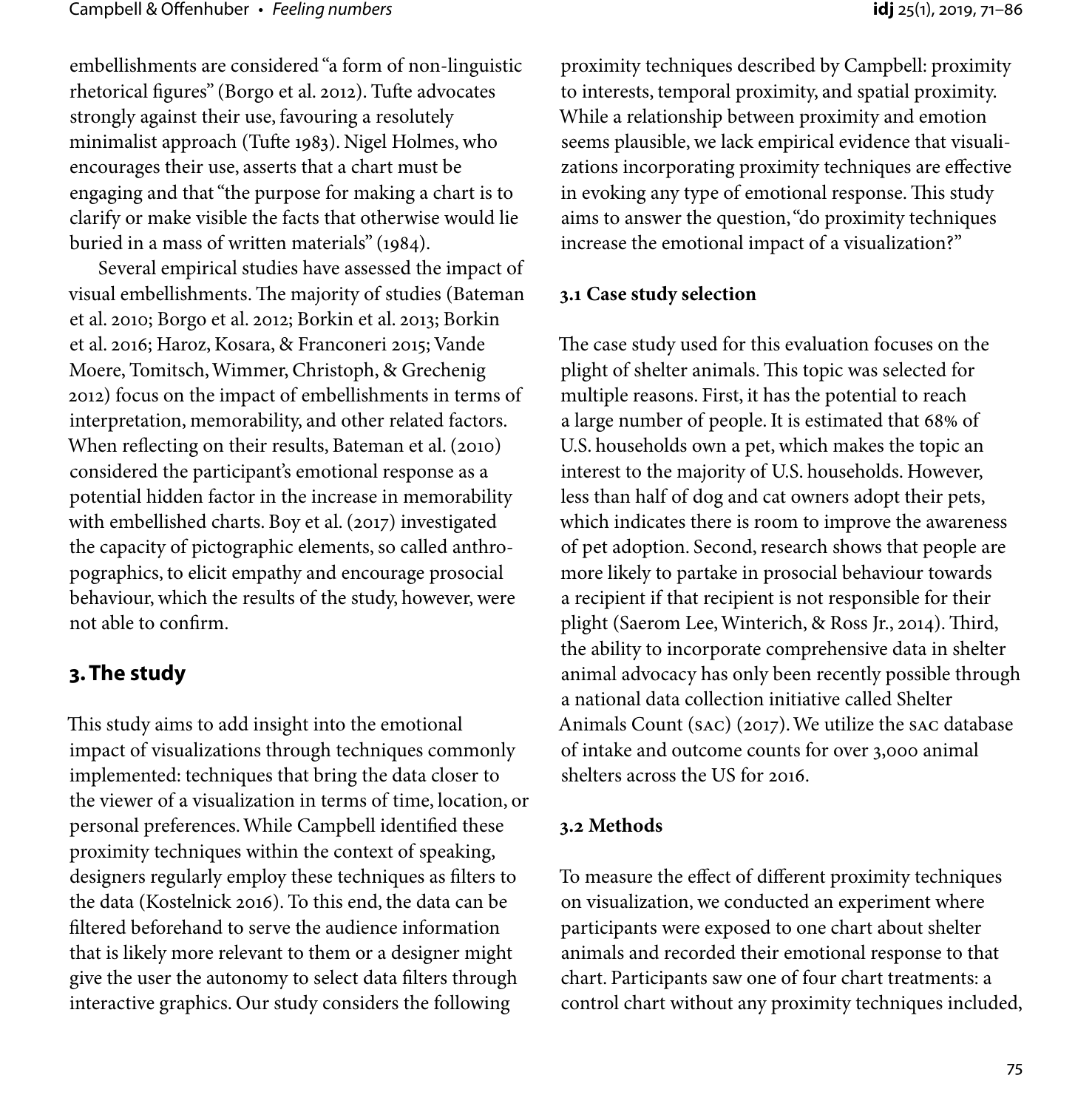or the control chart with one of the techniques included: spatial proximity, temporal proximity, or proximity to interests.

The chart a participant was exposed to depended on the task they selected on the Amazon Mechanical Turk platform. Four Human Intelligence Tasks (HITs) were created on the Turk platform, one for each treatment. The tasks and associated survey questions were identical across HITs; the only variation was the chart treatment. Participants could only complete one of the four HITS one time. Two qualifications were implemented to filter the potential participant pool: participants must live in U.S. and have a HIT acceptance rate of at least 95%.

Emotion responses from participants in the three proximity treatments were compared to responses from the control treatment. By taking the difference of two responses, we remove any emotional impact caused by the topic alone and isolate the impact of the techniques to determine if they increase the emotional impact of the visualization. In doing so, we minimize the potential presence of a phenomenon frequently described as social desirability bias: the tendency to self-censor the true response to align it with social norms and preferences. This section goes further into detail on the study's measurements, chart design, and procedure.

*3.2.1 Measurements*. Emotion is a term used in everyday language, but there does not exist one standard scientific definition of the term. Klaus Scherer defines emotion as "a process of changes in different components rather than a homogeneous state" (2001). The three widely accepted components—physiological arousal, motor expression, and subjective feeling—are known as the emotional response triad (Scherer 2001). This study measures a participant's subjective feeling using Scherer's Geneva Emotion Wheel (GEW) (2005). GEW, shown in Figure 3, is comprised of 20 emotion families located along the circumference of a two-dimensional space: valence (i.e.,

level of pleasantness, negative to positive) and the level of control felt (low to high). This combines two common methods for measuring subjective feeling: discrete emotions and dimensions. For each discrete emotion felt, the participant can rate the intensity of that feeling from one to five.

Since pathos is a mode of persuasion, additional measurements were included in this study for attitude change, topic involvement, and visualization literacy. To measure change in attitude, we followed the procedure of Pandey et al. (2014), utilizing a single-item Likert scale, a seven-step scale measuring the level of agreement or disagreement with a given statement. To better understand the conditions in which a person is persuaded under, persuasion researchers are attentive towards the concept of involvement (Johnson & Eagly 1989). This study aims to capture the varying levels of involvement the participants may have with dogs or cats.

Lastly, the study includes a measurement for visualization literacy. A recent study found that only 63% of its adult participants could accurately read a scatterplot (Funk & Goo 2015). This draws attention to the interpretation of charts being a learned skill, therefore it is unwise to assume adequate visualization literacy across the potential participant population. To test literacy as it pertains to this study, we utilize test items from Lee, Kim, and Kwon (2017) to devise one question for stacked bar charts.

*3.2.2 Chart design*. For greater interpretability across the general population, the chart has a simple design. The baseline chart, shown in Figure 4A, takes the form of a stacked bar chart: one stacked bar for shelter animal intake counts and one stacked bar for animal outcomes. The outcomes bar is divided into live and non-live outcomes. Both the intake and outcomes bars are further divided into subcategories through shades of their parent colour, denoting various types of intake (e.g., relinquished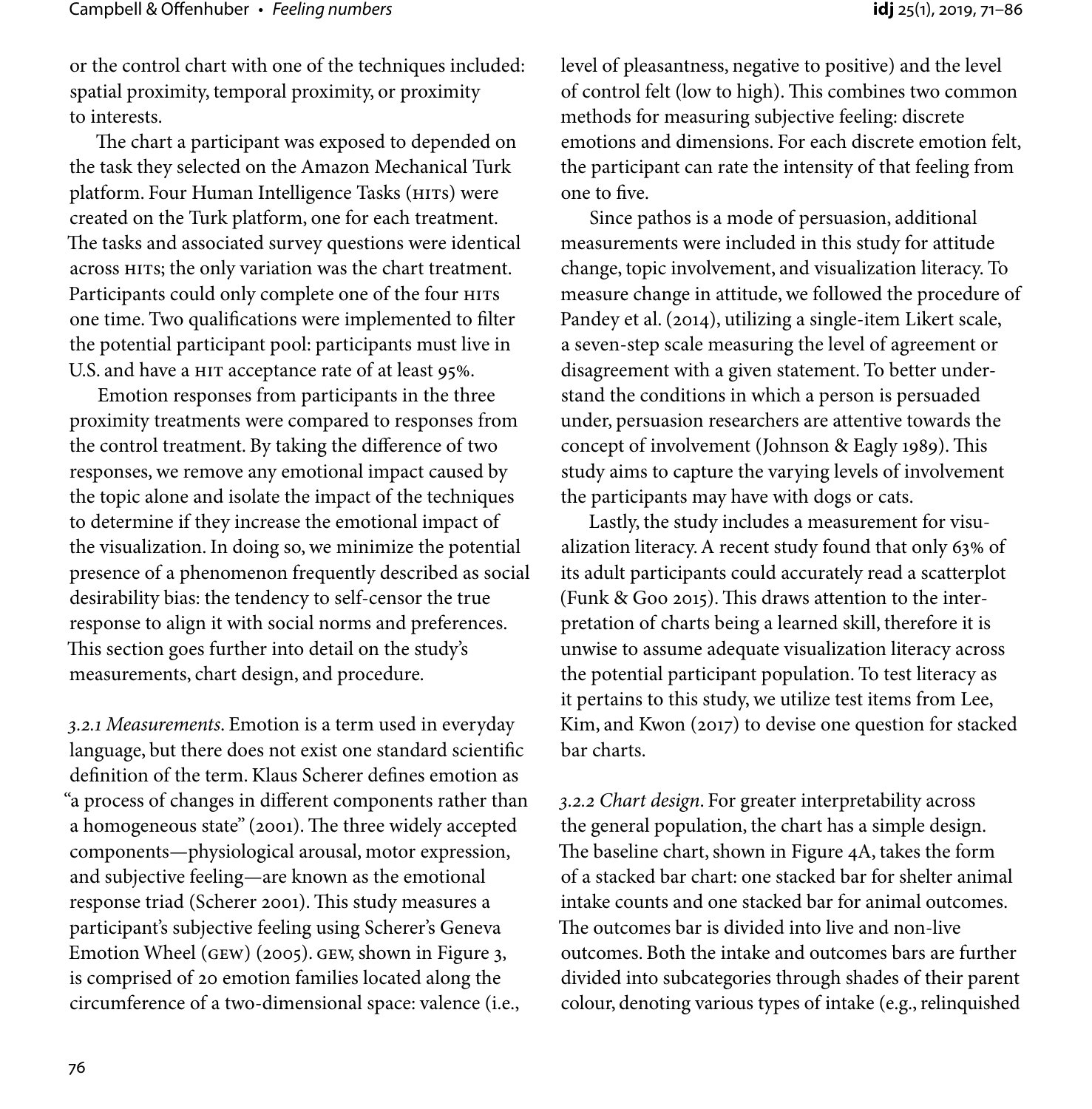

#### **Figure 3.** A recreation of the Geneva Emotion Wheel.

by owner) and outcomes (e.g., adoption). Labels and counts for these types are revealed by hovering over the respective bar. To emphasize the count of non-live outcomes, text sits above the stacked bar chart, taking the form of a ratio of live to non-live outcomes. The presence of this text aids in the comprehension of the large counts.

*3.2.3 Treatments*. One chart is implemented for each treatment; the variations are shown in Figure 4. The textual layer in each proximity chart adjusts to support the changes in the data layer, aiding the saliency of each proximity technique. Therefore, these techniques are represented in the surrounding context of the graphic, and do not rely on a change in the graphic elements.

Two techniques, spatial and interest proximity, require user input to determine the data subset of closest proximity to the participant.

In order to create a sense of urgency with regards to temporal proximity, the technique was synthetically derived by framing the data as projected counts for tomorrow. Therefore, the textual layer indicates what the ratio of live to non-live outcomes "will be". Counts were determined by calculating the average daily counts from the 2016 data. The intention of this design is 1) to make the data feel more relevant and comprehensible, and 2) to mimic temporal proximity implemented in visualizations that represent real-time or forecasted data.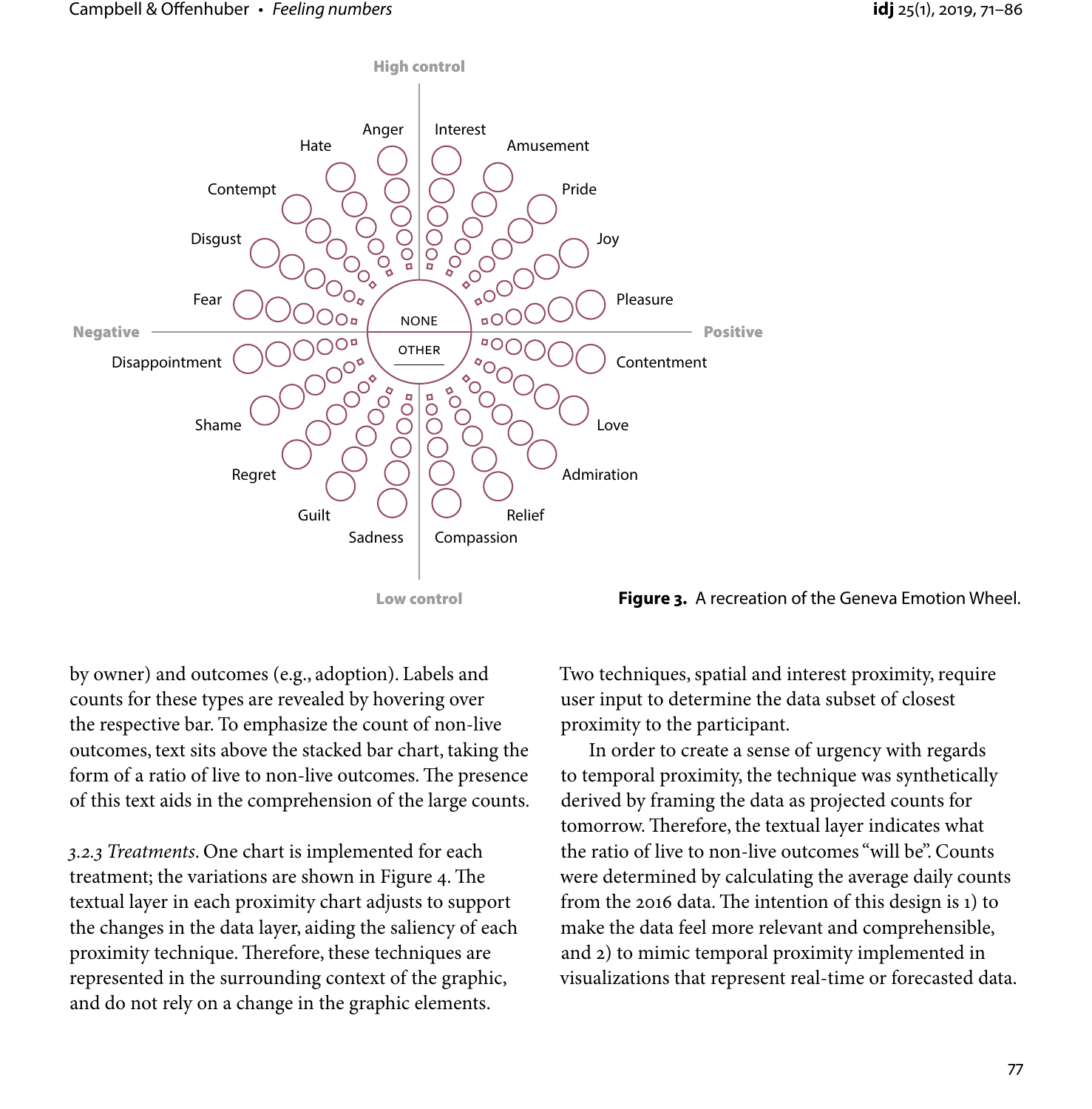

**Figure 4.** The chart design and subsequent variations for each treatment. A: the chart for the control treatment. B: variation for temporal proximity. C: variation for spatial proximity. D: variation for interest proximity. The variations shown in C and D require user input to filter the data that the chart displays.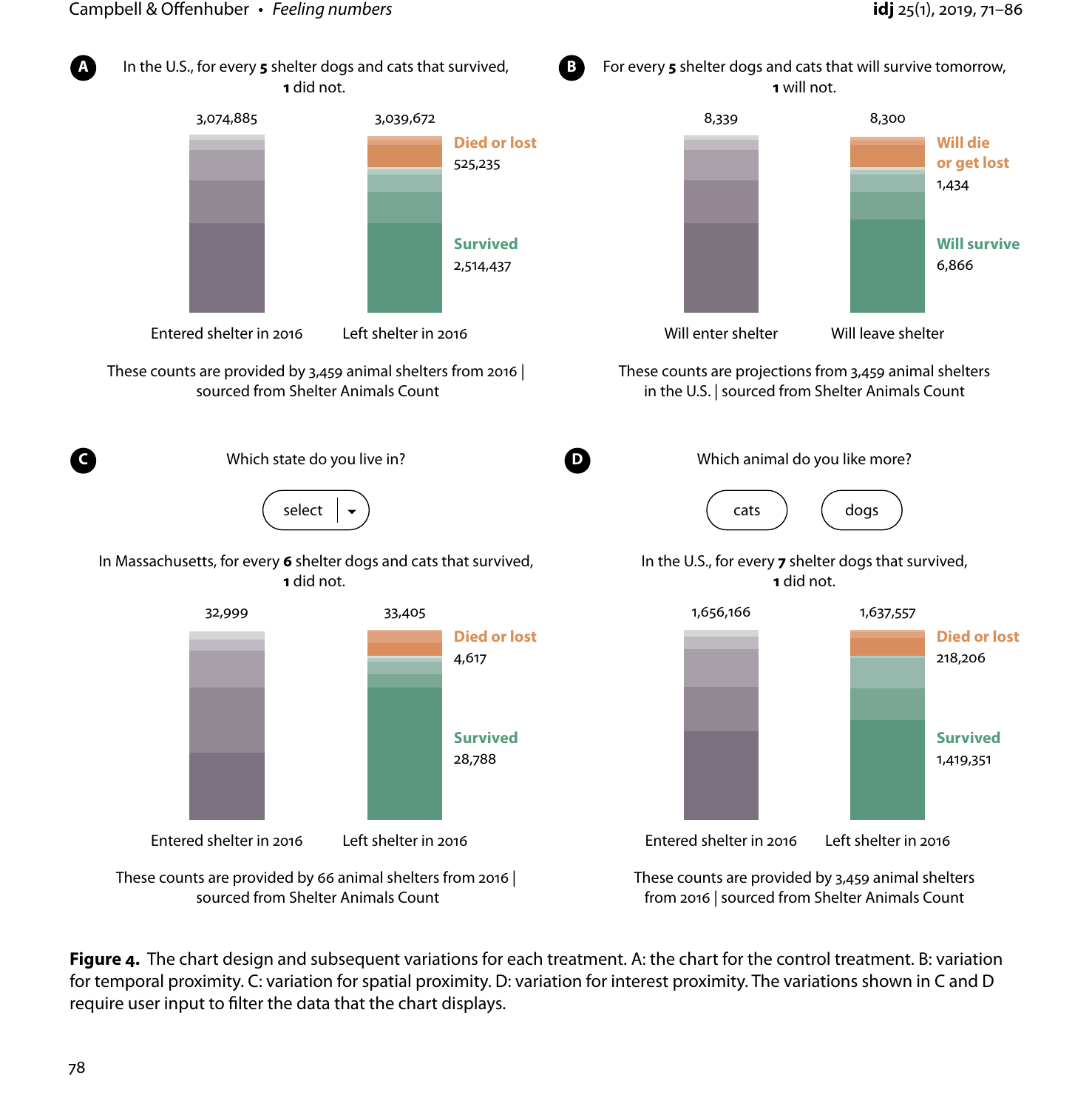## **3.3 Procedure**

Once participants accepted the HIT, the Turk platform directed them to a survey. The stages of the survey are shown in Figure 5. Preceded by a consent statement, the survey contained six stages: 1) three demographic questions regarding age, gender, and education level; 2) a data visualization literacy question; 3) a topic introduction and two pre-treatment measurements: initial attitude and involvement; 4) exploration of one of the four interactive charts; 5) an attention-check question; 6) post-treatment questions: emotional response, post-treatment attitude measurement, and a free-response question regarding why the participant's attitude did or did not change. The survey concluded with a disclosure statement about the full purpose of the survey. 50 participants were recruited for each treatment, resulting in 200 participants in the study. The study took approximately 5–10 minutes to complete, and each participant was compensated \$0.50 for their time.

In order to analyze emotion responses from participants, we first identified the percentage of participants that rated an emotion to any extent and compared their emotion ratings, ranging from 1 to 5, across treatments. To test if an emotion was felt more strongly with the incorporation of a proximity technique, we compared the mean (i.e., average) of the treatment's rating for the given emotion to the mean rating of the control group. Since we treat the ratings as intervals, instead of categories, we performed a two-sample, one-sided *t*-test, which determines if the mean of one sample is significantly greater than the mean of another sample. We ran the *t*-test for all 20 emotions in the three tested treatments against the control group, resulting in 60 tests.

The *t*-test is a parametric test, meaning that it assumes the data has a normal, continuous distribution. While research shows that a sufficient sample size increases the robustness of *t*-tests to depart from normal distributions (Lumley, Diehr, Emerson, & Chen 2002), as a sanity check we also ran the Wilcoxon rank sum test, which is the non-parametric counterpart to the *t*-test. For



**Figure 5.** Stages of the survey.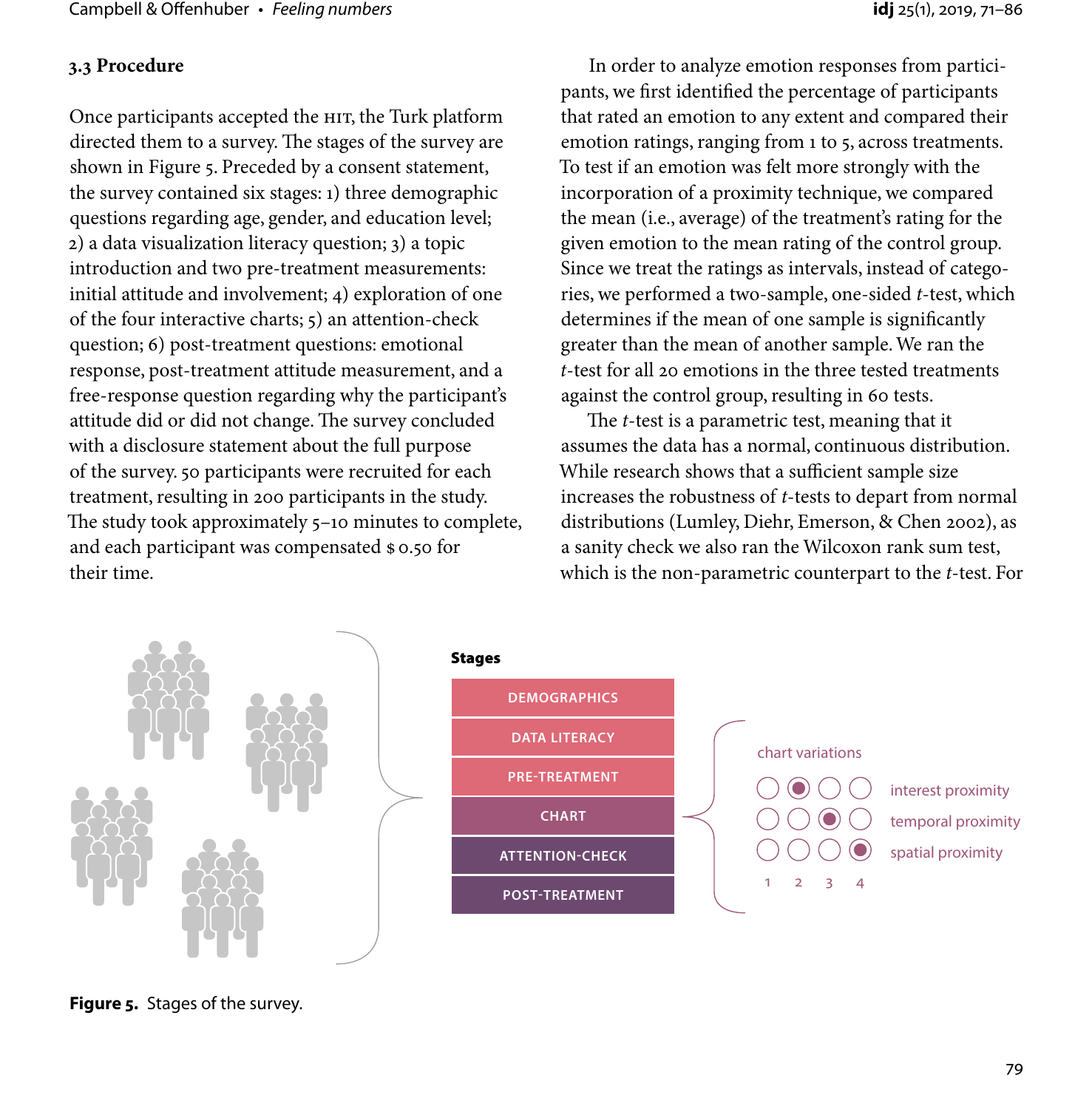*t*-tests with significant results, we calculated Cohen's d to determine the size of the effect, or difference in mean rating. Cohen's d value refers to the number of standard deviations the mean ratings differ by.

## **4. Results**

The results of those who answered the data literacy and attention check questions incorrectly were omitted because these questions had one correct answer. The resulting number of participants after omissions range from 47 to 49 per treatment, totaling to 191 participants.

#### **4.1 Demographics and involvement**

Figure 6 shows the distribution of age, gender, and education across the four treatments. The majority of participants in each treatment (62–71%) fell within the age range 25–44. Three treatments had slightly more males than females. The temporal treatment, however, had twice as many females as males. The interest group was the most educated group, with 60% of participants receiving a bachelor's degree or higher. The control group had the most participants acquiring less than a college degree, resulting in 46% of the group.

Potential responses for involvement ranged from enjoying the company of dogs and/or cats to being involved with an animal shelter or animal welfare organization. Participants could select multiple levels of involvement. Responses indicate a high level of involvement within the participant pool, shown in Figure 7: 5% of the participants did not identify with any of the involvement categories. Across the four treatments, the distribution of involvement is roughly equivalent. The largest difference occurs in the temporal proximity treatment, where 65% of participants have adopted before, which is 9% more than the next closest treatment.



**Figure 6.** Distribution of demographics responses.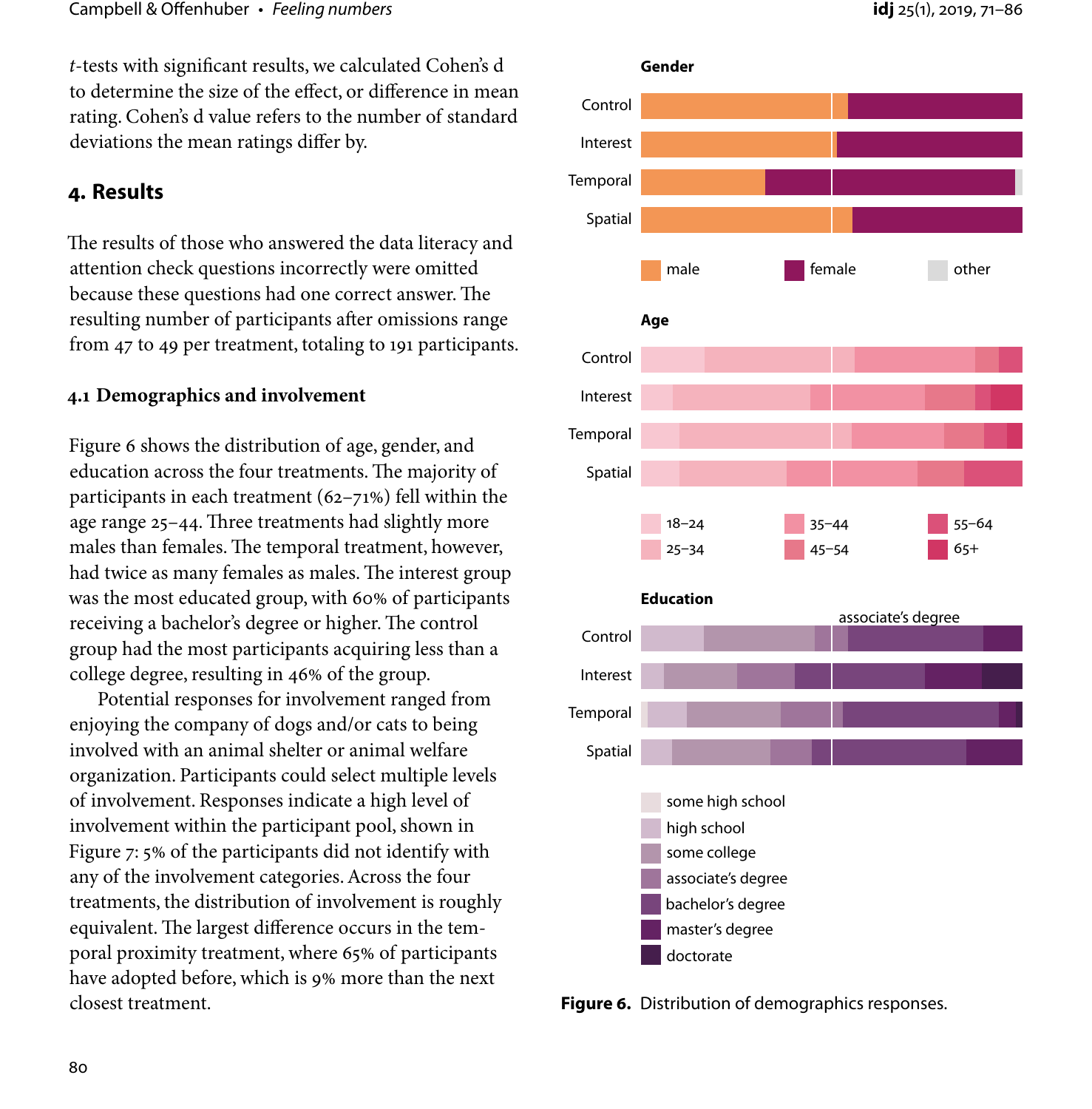

**Figure 7.** Distribution of involvement responses.

#### **4.2 Attitudes and changes**

Initial attitudes from the Likert scale were categorized into three groups: negative, weak, and positive. The majority of responses across the four treatments are positive (agree and strongly agree), from 67% to 83%. Attitudes were measured once more after exposure to the chart, and their change in attitude was calculated. Since it is far easier to form a new belief than change an existing belief (Hoeken 2001), our analysis of attitude change focused on those with an initial weak attitude. Despite the small sample size, we ran a one-sided *t*-test for each treatment where the initial attitude was weak. Only the results for the temporal treatment were significant with a *p*-value of .01.

#### **4.3 Emotion**

We found that 15 of the 20 emotions were felt at some capacity by over half of the participants. Consistent rating of emotions across treatments was verified. The frequency of ratings across treatments is illustrated in Figure 8.

Among the 60 tests, six resulted in significant findings, shown in Figure 9. Under a significance level of *p* = .05, the strength of Interest felt among participants in all three proximity treatment groups were statistically greater than the control group. This was the only emotion that resulted in statistically significant results

within the spatial and interest treatments. For the temporal treatment, three additional emotions resulted in statistically significant results: Disgust, Fear, and Disappointment. The Wilcoxon rank sum test confirmed these differences. Based on Cohen's d values, three of these significant findings yielded a medium  $(d = 0.5+)$ effect: Disgust and Fear for temporal, and Interest for interest proximity. The remaining significant findings yielded a small  $(d = 0.2+)$  effect.

## **5. Discussion**

These results validate Campbell's assertion that the future is more affecting than the past. They also validate the logical assumption that people are more interested in the visualization when the data aligns with their interests, or in this case, their preference of dogs or cats. The results did not validate, however, Campbell's assertion that the connection of place is more affecting than the relevance of time. The source of this difference, and the general lack of significant results with spatial and interest proximity, may lie in the implementation of these techniques within the study.

Treatments for interest and spatial proximity enabled the user to select the subset of the data that would be visualized. Because this resulted in a true subset of the data, participants were not exposed to the same data and therefore not the same ratio for live to non-live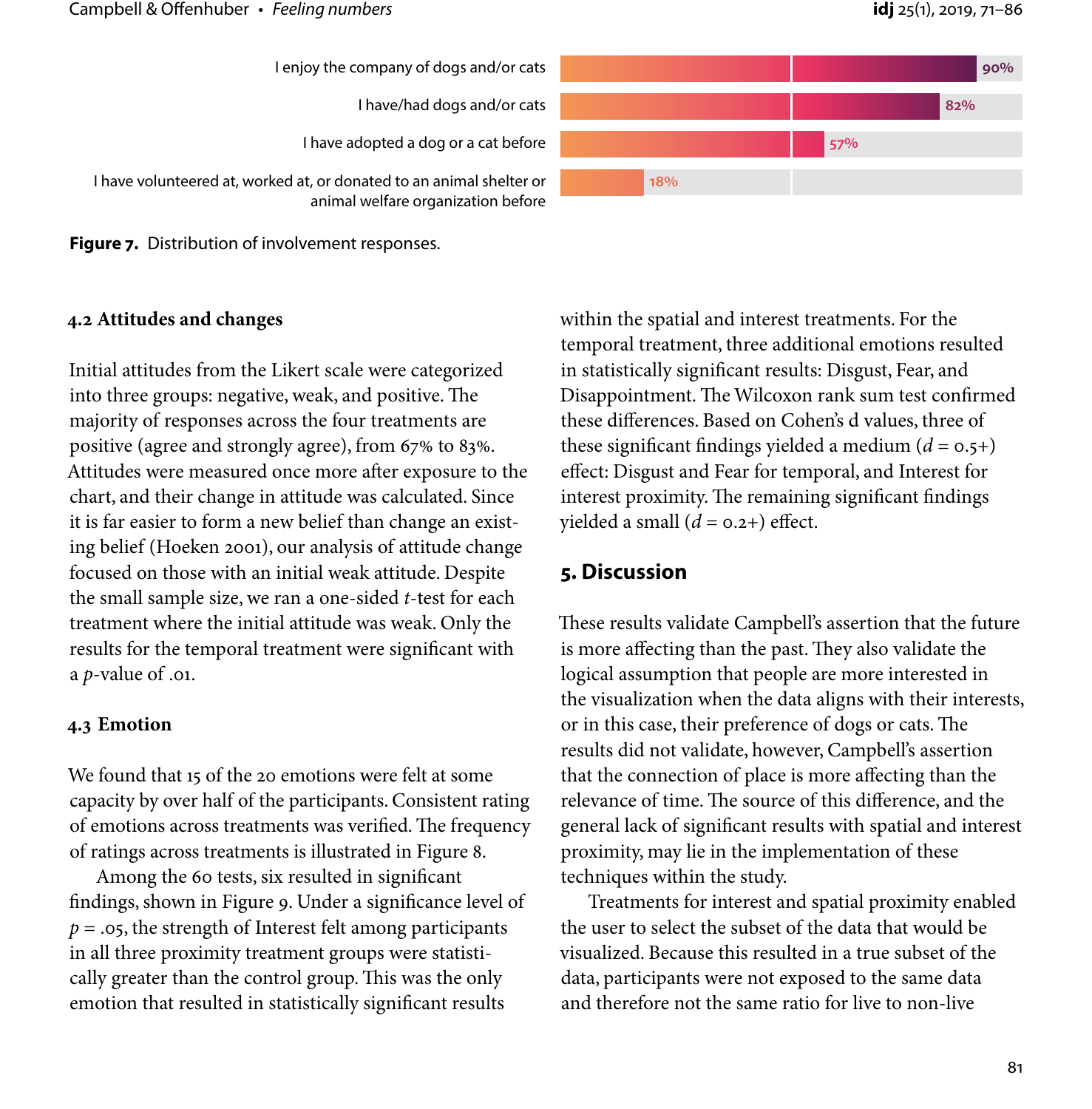## Campbell & Offenhuber • *Feeling numbers* **idj** 25(1), 2019, 71–86



Emotion intensity rating

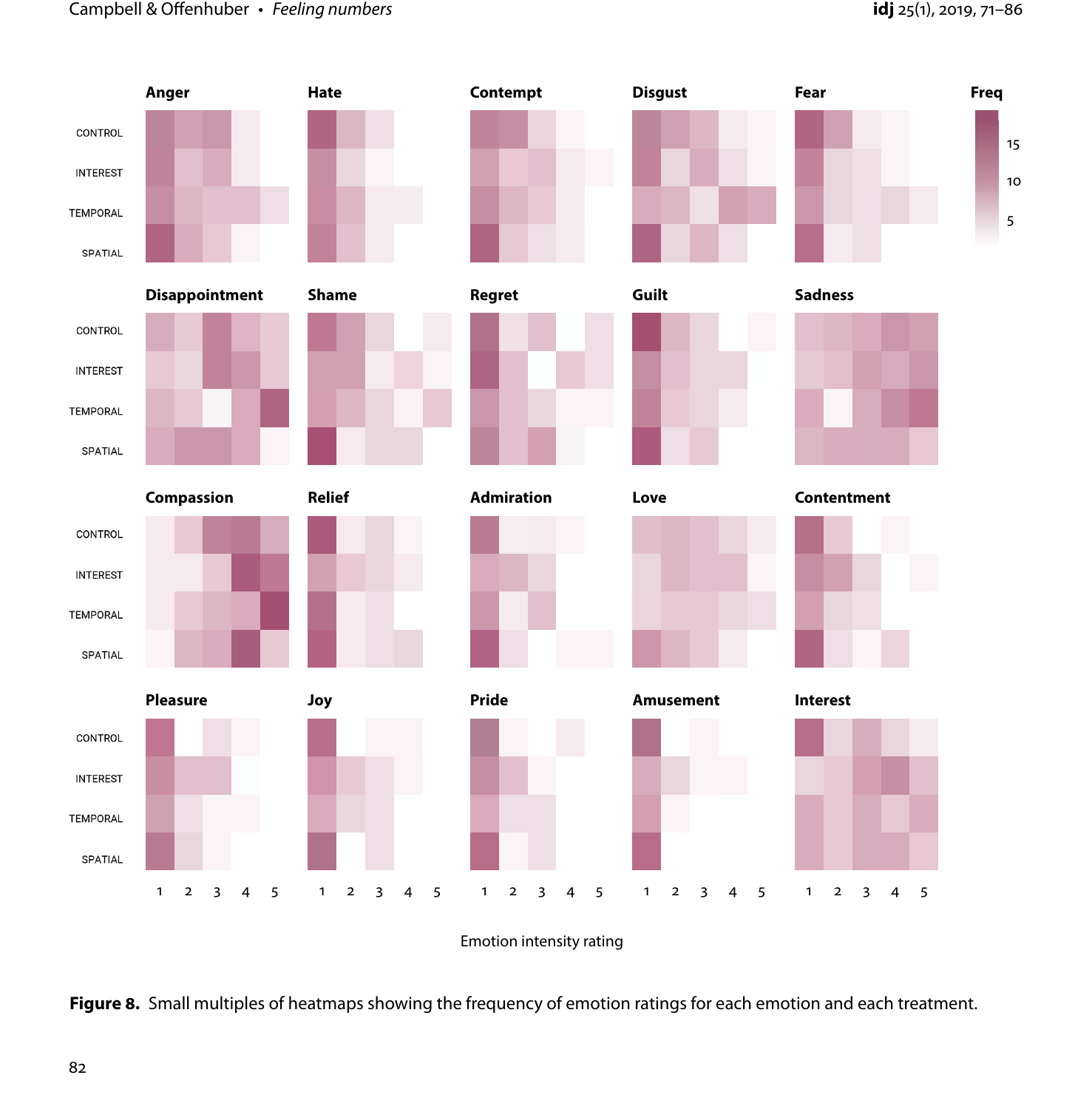#### Campbell & Offenhuber • *Feeling numbers* **idj** 25(1), 2019, 71–86



outcomes. The control and temporal treatments present a 5 :1 ratio. Ratios from the interest treatment ranged from  $5:1$  to  $7:1$ , and ratios from the spatial treatment ranged from 2 :1 to 24 :1.

Given the variability of subsets that the participants were exposed to in these two treatments, it is probable that different messages were interpreted from the data. Without holding the data constant, the capacity for a direct comparison to the control treatment is limited. This is a hurdle with testing these techniques. To ensure a consistent message is delivered, future research should consider synthetically deriving the subsets or selecting a dataset with a message that remains constant through the selected subsets.

Another difference in this study's implementation of these techniques comes from the limitations of the data source. We implemented interest and spatial proximity within the restrictions of the data in an effort to maintain an ethical design and an authentic experience for the participants. Because the data source at the time did not offer potential to implement

temporal proximity, we incorporated this technique without restrictions. Future research should consider consistency across the treatments in regards to following data limitations or disregarding them across the board.

### **6. Conclusion**

We present a study testing whether the presence of proximity techniques increases the emotive impact of a data visualization. The results of the study indicated that temporal proximity has the strongest emotive impact of the proximity techniques tested. The emotions Interest, Disgust, Fear, and Disappointment were felt more strongly with the inclusion of temporal proximity in the chart. Both Disgust and Fear produced medium effect sizes. Interest was the emotion most influenced by the use of proximity techniques, as it was felt strongly in each proximity treatment. Interest was particularly strong for interest proximity, producing the smallest *p*-value and the greatest effect size.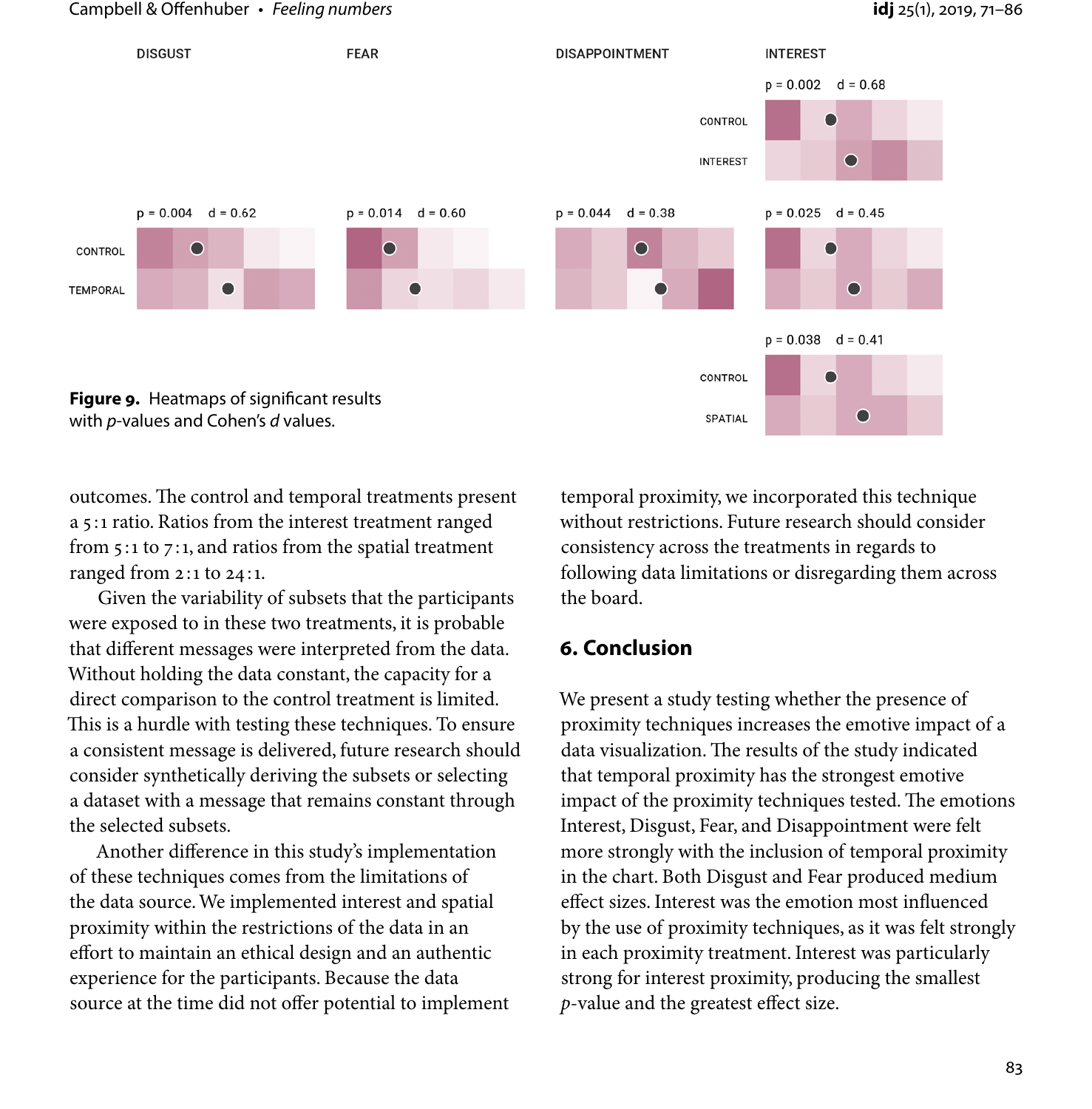These findings indicate that the framing of data matters, that people feel greater interest towards a topic when the visualized data are more relevant to them, and that data representing events closer in time are more affecting. These techniques progress toward more human-centric designs, where considerations toward the audience are emphasized, and validate that design decisions in the data layer of the visualization can increase emotive impact. It can be argued that framing the data in such a way leaves data points out, thus not telling the full story of the dataset. However, when the framing increases relevance to the viewer, thus increasing its impact on the audience, while maintaining a truthful connection to the underlying data, the framing is justified.

As with all techniques meant to influence, these proximity techniques can be subjected to unethical use. For instance, if real-world visualizations falsely frame data as more temporally relevant than they actually are, they are trading honesty for affect, thus deceiving the audience. Therefore, as we begin to understand the emotional impact certain design decisions have, we must be equally vigilant in identifying their use for deceiving.

We intend this research to improve our understanding on the use and impact of pathos techniques in visualizations. With an enhanced understanding and further validation, visualization practitioners that strive to connect feeling to data will have validated techniques to do so. The validation of pathos techniques leads to established uses and critical approaches, so that the cloudy space that is emotional appeals in visualization today can be clarified, evaluated, and reflected upon.

In order to reconsider the value of pathos in data design, one does not have to, and should not, reduce the role of logos and ethos. It is the combination of the three persuasive modes together that create powerful, effective messages. Although emotion is commonly seen as the adversary of reason, the two work better together than apart; as Campbell said, "passion is the mover to

action, reason is the guide" (1776). If our community gives pathos proper consideration and attention, we have the potential to improve our communicative ability with data, to add the human element behind the logic, to simultaneously inform and affect.

**Submission date: 1 February, 2019 Accepted date: 11 June, 2019**

*References*

- Aristotle, Roberts, W. R., Bywater, I., & Solmsen, F. (1954). *Rhetoric*. New York: Modern Library.
- Bateman, S., Mandryk, R. L., Gutwin, C., Genest, A., McDine, D., & Brooks, C. (2010). Useful junk?: The effects of visual embellishment on comprehension and memorability of charts. In *Proceedings of the SIGCHI Conference on Human Factors in Computing Systems* (pp. 2573–2582). New York, NY, USA: ACM. https://doi.org/10.1145/1753326.1753716
- Bateson, G. (1972). *Steps to an ecology of mind: Collected essays in anthropology, psychiatry, evolution, and epistemology*. Chicago: University of Chicago Press.
- Booth, W. C. (1963). The rhetorical stance. *College Composition and Communication*, *14*(3), 139–145. https://doi.org/10.2307/355048
- Borgo, R., Abdul-Rahman, A., Mohamed, F., Grant, P. W., Reppa, I., Floridi, L., & Chen, M. (2012). An empirical study on using visual embellishments in visualization. *IEEE Transactions on Visualization and Computer Graphics*, *18*(12), 2759–2768. https://doi.org/10.1109/TVCG.2012.197
- Borkin, M. A., Bylinskii, Z., Kim, N. W., Bainbridge, C. M., Yeh, C. S., Borkin, D., … Oliva, A. (2016). Beyond memorability: Visualization recognition and recall. *IEEE Transactions on Visualization and Computer Graphics*, *22*(1), 519–528. https://doi.org/10.1109/TVCG.2015.2467732
- Borkin, M. A., Vo, A. A., Bylinskii, Z., Isola, P., Sunkavalli, S., Oliva, A., & Pfister, H. (2013). What makes a visualization memorable? *IEEE Transactions on Visualization and Computer Graphics*, *19*(12), 2306–2315. https://doi.org/10.1109/TVCG.2013.234
- Boy, J., Pandey, A. V., Emerson, J., Satterthwaite, M., Nov, O., & Bertini, E. (2017). Showing people behind data: Does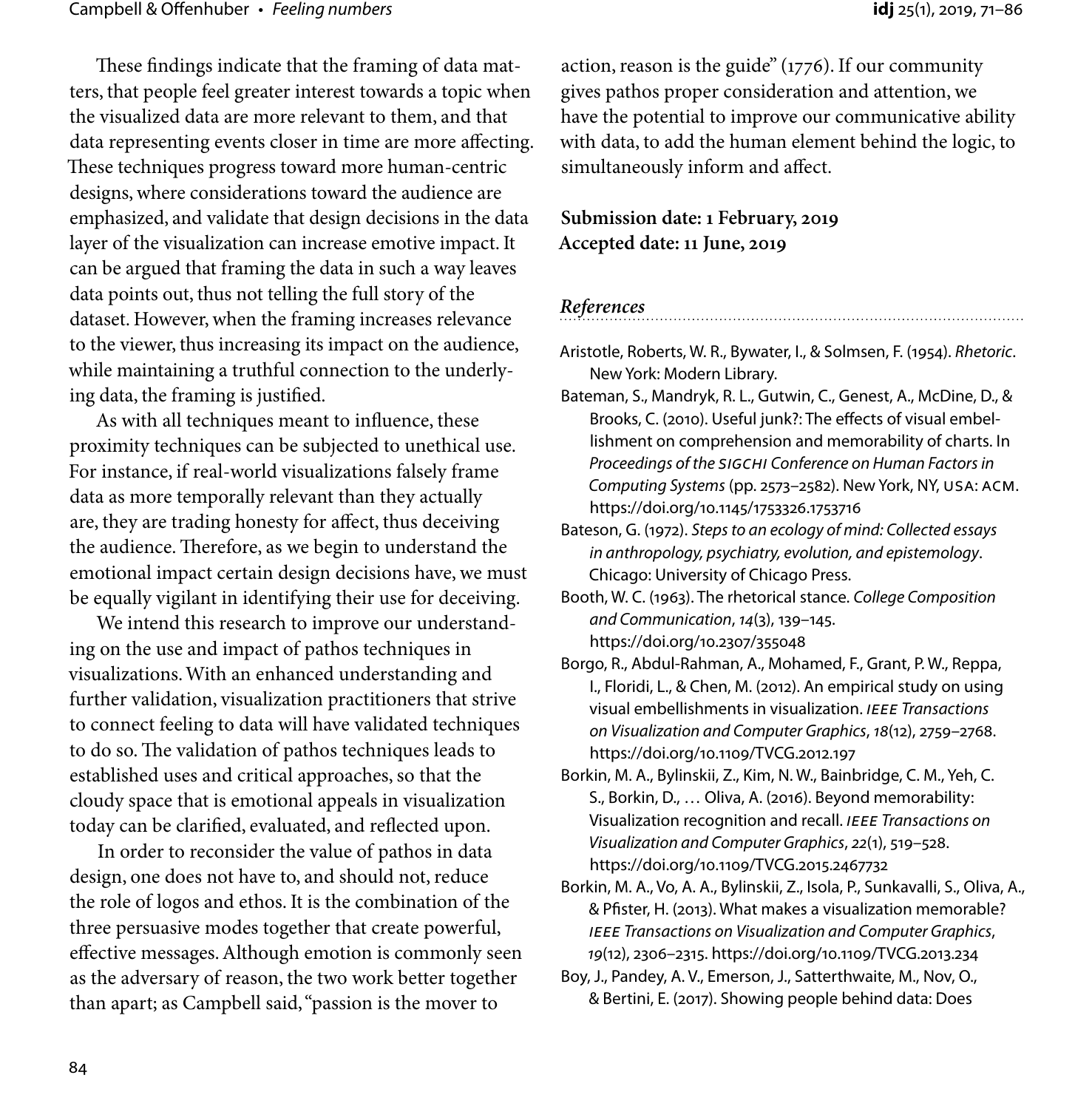anthropomorphizing visualizations elicit more empathy for human rights data? In *Proceedings of the 2017 CHI Conference on Human Factors in Computing Systems* (pp. 5462–5474). New York, NY, USA: ACM.

https://doi.org/10.1145/3025453.3025512

Buchanan, R. (1985). Declaration by design: Rhetoric, argument, and demonstration in design practice. *Design Issues*, *2*(1), 4–22. https://doi.org/10.2307/1511524

Campbell, G. (1776). *The philosophy of rhetoric*. (vol. 1). London: W. Strahan. Retrieved from

http://hdl.handle.net/2027/njp.32101061812242

Dörk, M., Feng, P., Collins, C., & Carpendale, S. (2013). Critical InfoVis: Exploring the politics of visualization. In *CHI '13 Extended Abstracts on Human Factors in Computing Systems* (pp. 2189–2198). New York, NY, USA: ACM. https://doi.org/10.1145/2468356.2468739

Epstein, S. (1994). Integration of the cognitive and the psychodynamic unconscious. *American Psychologist*, *49*(8), 709–724. http://dx.doi.org.ezproxy.neu.edu/10.1037 /0003-066X.49.8.709

Funk, C., & Goo, S. K. (2015). A look at what the public knows and does not know about science (p. 40). Pew Research Center.

Haushofer, K. (1928). Die suggestive Karte. In K. Haushofer, E. Obst, H. Lautensach, & O. Maull (Eds.), *Bausteine zur Geopolitik* (pp. 343–348). Leipzig: Kurt Vowinckel Verlag.

Harley, J. B. (1991). Can there be a cartographic ethics? *Cartographic Perspectives*, (10), 9–16.

Haroz, S., Kosara, R., & Franconeri, S. L. (2015). ISOTYPE visualization: Working memory, performance, and engagement with pictographs. In *Proceedings of the 33rd Annual ACM Conference on Human Factors in Computing Systems* (pp. 1191–1200). New York, NY, USA: ACM. https://doi.org/10.1145/2702123.2702275

Hoeken, H. (2001). Anecdotal, statistical, and causal evidence: Their perceived and actual persuasiveness. *Argumentation*, *15*(4), 425–437. https://doi.org/10.1023/A:1012075630523

Holmes, N. (1984). *Designer's guide to creating charts and diagrams* (2nd ed.). New York: Watson-Guptill.

Huff, D. (1954). *How to lie with statistics*. New York: Norton.

Hullman, J., & Diakopoulos, N. (2011). Visualization rhetoric: framing effects in narrative visualization. *IEEE Transactions on Visualization and Computer Graphics*, *17*(12), 2231–2240. https://doi.org/10.1109/TVCG.2011.255

Johnson, B. T., & Eagly, A. H. (1989). Effects of involvement on persuasion: A meta-analysis. *Psychological Bulletin*, *106*(2), 290–314. http://dx.doi.org.ezproxy.neu.edu/10.1037/0033- 2909.106.2.290

Jones, G. E. (2011). *How to lie with charts*. LaPuerta Books and Media.

Kogut, T., & Ritov, I. (2005). The singularity effect of identified victims in separate and joint evaluations. *Organizational Behavior and Human Decision Processes*, *97*(2), 106–116. https://doi.org/10.1016/j.obhdp.2005.02.003

Kostelnick, C. (2016). The re-emergence of emotional appeals in interactive data visualization. *Technical Communication*, *63*(2), 116–135.

- Lee, S., Kim, S.-H., & Kwon, B. C. (2017). VLAT: Development of a visualization literacy assessment test. *IEEE Transactions on Visualization and Computer Graphics*, *23*(1), 551–560. https://doi.org/10.1109/TVCG.2016.2598920
- Lee, S., Winterich, K. P., & Ross Jr., W. T. (2014). I'm moral, but I won't help you: The distinct roles of empathy and justice in donations. *Journal of Consumer Research*, *41*(3), 678–696. https://doi.org/10.1086/677226

Lumley, T., Diehr, P., Emerson, S., & Chen, L. (2002). The importance of the normality assumption in large public health data sets. *Annual Review of Public Health*, *23*(1), 151–169. https://doi.org/10.1146/annurev.publhealth.23.100901.140546

Monmonier, M. S. (1996). *How to lie with maps*. Chicago: University of Chicago Press.

Muehlenhaus, I. (2010). *Lost in visualization: Using quantitative content analysis to identify, measure, and categorize political cartographic manipulations* (Ph.D.). University of Minnesota, United States, Minnesota. Retrieved from https:// search-proquest-com.ezproxy.neu.edu/docview/305207782/ abstract/73A8DC04E3AD4FC2PQ/1

Muehlenhaus, I. (2012). If looks could kill: The impact of different rhetorical styles on persuasive geocommunication. *The Cartographic Journal*, *49*, 361–375.

https://doi.org/10.1179/1743277412Y.0000000032

Muehlenhaus, I. (2013). The design and composition of persuasive maps. *Cartography and Geographic Information Science*, *40*(5), 401–414. https://doi.org/10.1080/15230406.2013.783450 Offenhuber, D. (2010). Visual anecdote. *Leonardo*, *43*(4), 367–374. Pandey, A., Manivannan, A., Nov, O., Satterthwaite, M. L., &

Bertini, E. (2014). The persuasive power of data visualization.